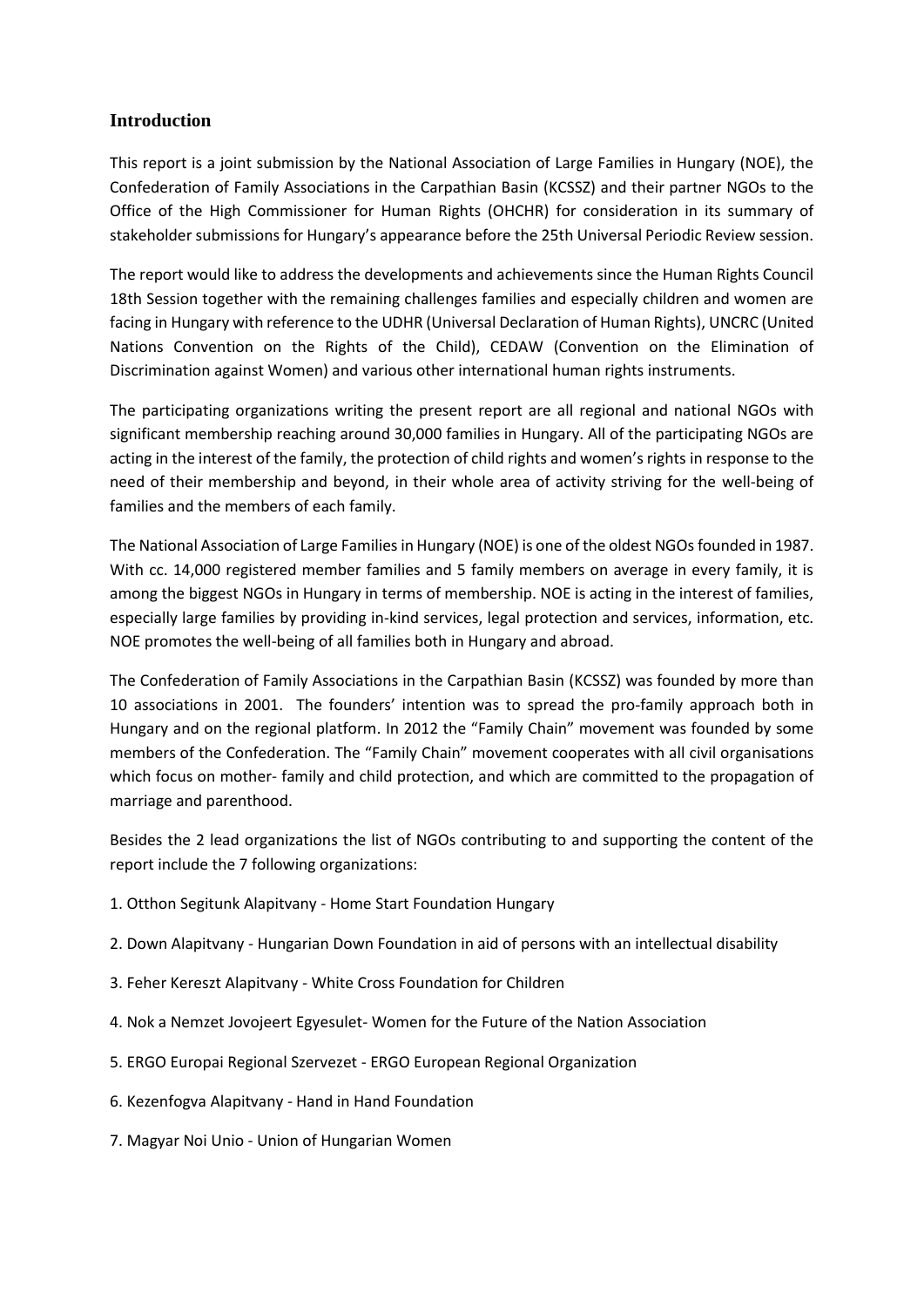#### **Equal opportunities for all children**

Our organizations firmly believe in the principles of the Convention on the Rights of the Child and act in accordance with it. We strongly emphasize that all children deserve equal opportunities irrespective of their own or their parents' background. However, social and financial status in fact means different opportunities for many. In Hungary, disadvantaged children are given extra care by special child protection measures. The definition of "disadvantage" is established by the law and it ranges from the parents' low education, unemployment to poor housing. Policy must aim for creating opportunities for all children to explore their talent and the chance for optimal physical, mental, psychic and moral development. Poverty of families where these children grow up resulting in "child poverty" is the main cause hindering the aforementioned goals. **Therefore action must be taken to improve the situation of families so that they can take care of their children and provide appropriate circumstances for them inside the family.** For children have the right to grow up in their family in the best possible circumstances.

## **Families in poverty**

*Recommendation 95.22. Increase financial and welfare support for families living in conditions of poverty so that families living in a situation of poverty can raise their children with adequate amenities as required for the healthy upbringing of those children*

## **UDHR 12., 16., UNCRC 18., 20., 21., 26., 27.,**

Support schemes for families are twofold. One is a complex system of allowances, benefits and tax reliefs for those families living from stable income. State and other forms of ids are available for families where parents are unemployed or have a low income. For this reason the latter families need special attention and care to help them raise children and assistance in finding possible way back to the labor market. **Therefore granting family allowances on a universal basis is highly recommended.**

Lack of information is also a major reason why the situation of families in need has worsened until the last minute. **Civil initiatives** like "NOE-phone", a free-of-charge help-line to call for families in trouble where they get information on possible supporting opportunities **should be backed by the State party. We see as a problem that family debt settlement has been taken from the municipal family protection authority although help was easier to reach than it is now in the new system.**

**Family support services**

# **UDHR 16.,25., UNCRC 2., 5.,**

In-kind child benefits have been broadened especially helping children from large families or children from families of low income. These are free or partially supported pre-school meals and school meals, even during the school break, free or partially supported school books, discounted public transport passes, large family discount on travel, cultural allowance etc. Also, there is more focus on healthy meals in school catering services. Erzsébet-camps, a state financed program, have made it possible in the last 4 years for tens of thousands of children from families of disadvantaged financial background to go on a summer holiday.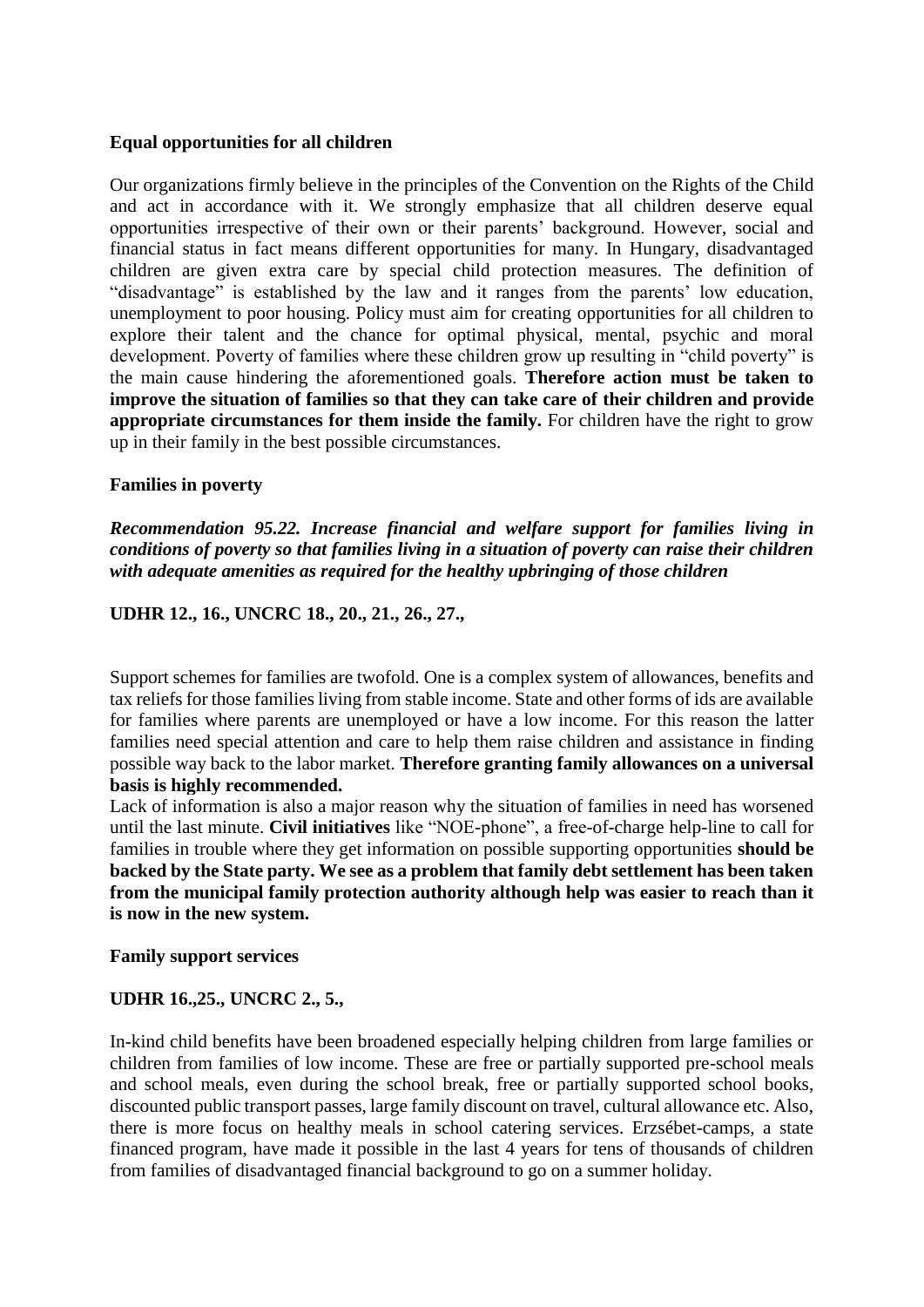A great improvement is the setting up of the so called Sure Start Houses for Children, that in fact does not only provide for the child but also for their family, teaching hygienic and other basic housekeeping knowledge. **However, civil initiatives of the same type should also be regularly supported by the state** (eg. Igazgyöngy Foundation, NOE Otthon Segítünk Foundation).

# **Housing**

Family housing benefit has been broadened and expanded to used real-estates, which is welcomed. It must be said that the State party has carried out extensive consultation with the civil sector on this matter. However, the amount of the benefit is rather small, less than a child's room's price, and the benefit's ratio is unfavorable for higher number of children, **which has to change. We also recommend that level of the benefit should reach that of the value added tax (VAT).**

# **Children's right to grow up in a family UDHR 12., 16., 25., UNCRC 8., 20., 21.,**

The child's inalienable right to grow up in their families can only be limited in the interest of the child but no financial reason could lead to such measure in a welfare state. These families have to be supported, however, municipalities and guardianship authorities are of opposing interest for the first is challenged with lack of resources. **Practice should comply with the law that states no child should be taken from their families for financial reasons. National strategy should be introduced to prevent the forced separation of children from their families due to economic reasons.** 

However, if a child cannot stay with his/her own family, the child's right to grow up in a family is still to be enforced. Adoption is a way to fulfill this goal, where the best interest of the child should be at heart that is to say adoption is a right of the child to grow up in a family, not a right of grownups to 'have' a child. However, all support must be given for adoptive parents to be able to integrate the child in their family, preparation and follow-up are welcomed.

## **On the other hand, the procedure is extremely long and this endangers the child's chance to find a family and also exhausts and even frightens adoptive families. We recommend the administrative procedure to be shortened to the length that is absolutely necessary in the interest of the child.**

It is for the benefit of the child that children under 12 are not supposed to be placed in state care homes but with foster families. The initiative to develop the network of foster families is well received however its realization is not yet finished. Finding and training, supporting and supervising foster parents is crucial and numerous steps should be taken to improve in this field. **As we see in order to achieve equal opportunities for children who for some reason cannot grow up in their own family it would be a great help if foster parents were involved in a follow-up system after these children reach the age of 18 to better mirror a well working family. Financing, training and supervision needs to be introduced in this respect.**

#### **Children with disabilities**

*Recommendations 94.96. Aim to eliminate segregated education, which is not based on strict individual assessment, and draft a national strategy for the introduction of an inclusive education.*

*94.97. Continue its efforts to ensure that children with disabilities exercise their right to education to the fullest extent possible and facilitate their integration into the general education system.*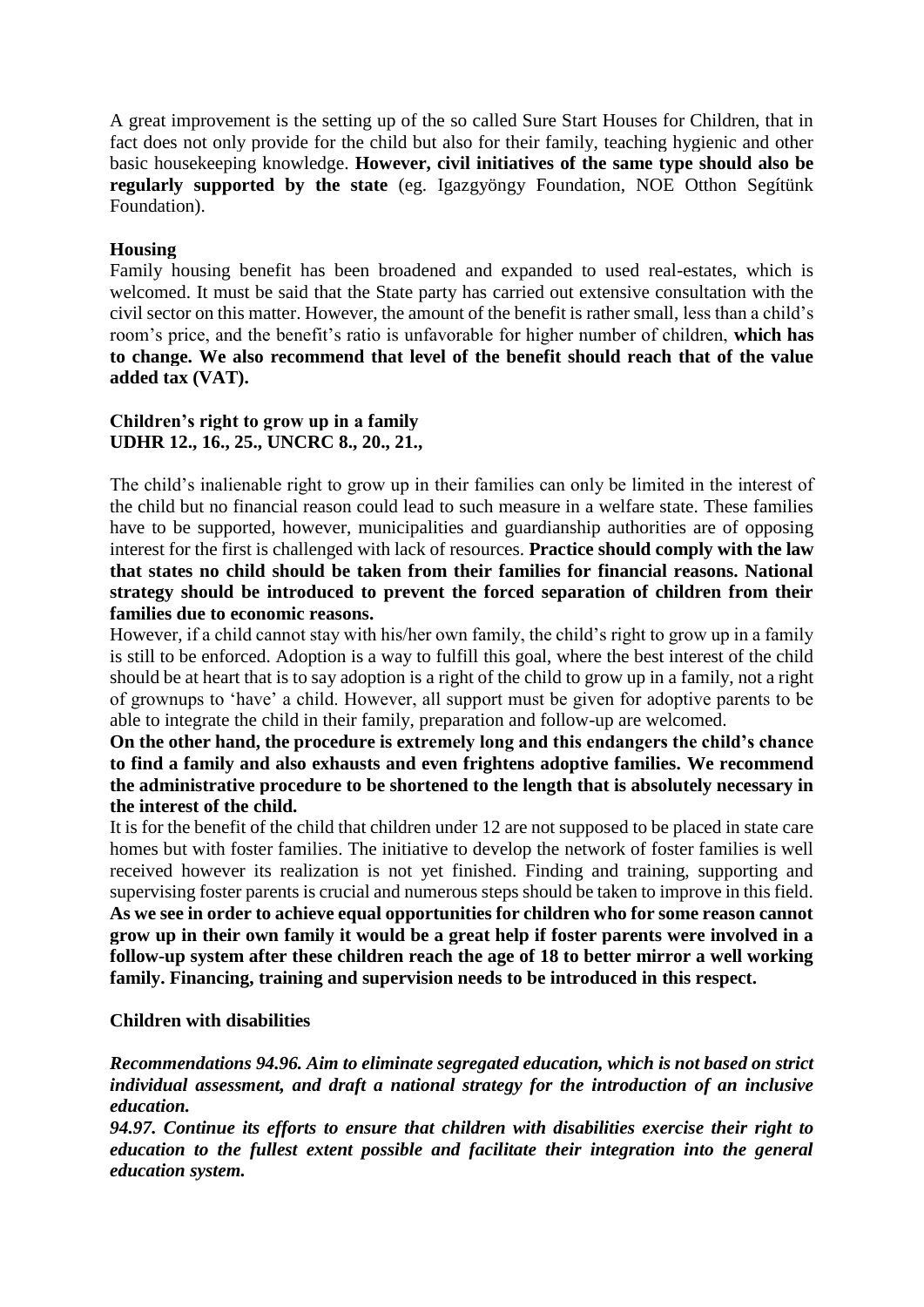### **UDHR 26., UNCRC 23., 24.**

It is crucial that children with disabilities and developmental delays get ECI services. One great step forward, for example, is that a 10-hour per week 'Dévény' therapy (early development therapy) is state supported, **however, broadening of programs with other types of methods and staff is highly recommended.**

It is a great change that according to the law ECI is provided by the Pedagogical Service in every educational district, that is every couple of settlements and not only at provincial capitals, from the birth of the child. However, this act is yet to be put in practice due to the lack of professionals on this field.

Moreover, children with special needs because of disabilities might need special schools to attend their needs, which is not available in all regions of the country. Eastern regions are especially behind in this respect, children have to travel long distances to reach an institution that meets their needs e.g.: blind and visually impaired children might need to leave their family to get proper training, which violates their right to grow up in a family. Also, in this region class rooms are overcrowded and talent development is challenging.

It is humiliating that the families of children with disabilities who are placed in institutions assisting their special needs are denied social aids, family tax system and family benefits even if they don't renounce custody, bringing up their children and take them home as many times as possible. **It is also recommended that the State party differentiated between families who place their children into state care institutions and those that apply social institutions because of the special needs for their child with disabilities.**

## **Equal opportunities and education**

#### **UDHR 26., UNCRC 28., 29.**

However, there are great differences between schooling opportunities depending on the family's domicile. Families that live in smaller countryside settlements have problems taking their children to school and arrive to work, not to mention choosing a better school might mean a greater distance. **Therefore a school bus system would enormously help these children to reach a school where their capacities may be well developed and parents to know their children arrive safe to school.**

Furthermore, the fact that pupils are obligated to take part in school activities until 4 pm helps families because working parents know their children are in safe hands, and get their studying done with the help of professionals leaving more free time for the family to spend together and especially assisting the mother's reintegration to the labor market.

As we see the way out of deep poverty and other disadvantaged situations is through schools and education. Therefore as mentioned above it is especially important that disadvantaged regions are equipped with high standard education. Therefore upgrading these regions is crucial and the only way to do this is through reforms. **Introducing incentives for teachers to take up jobs at more challenging and less developed regions like accommodation, professional supervision, travel allowances, professional development and training are highly recommended.**

**In order to improve the situation of disadvantaged children, disadvantaged families especially at disadvantaged regions supporting social service, health care system and employees with incentives mentioned above is also recommended.**

**Integration and talent**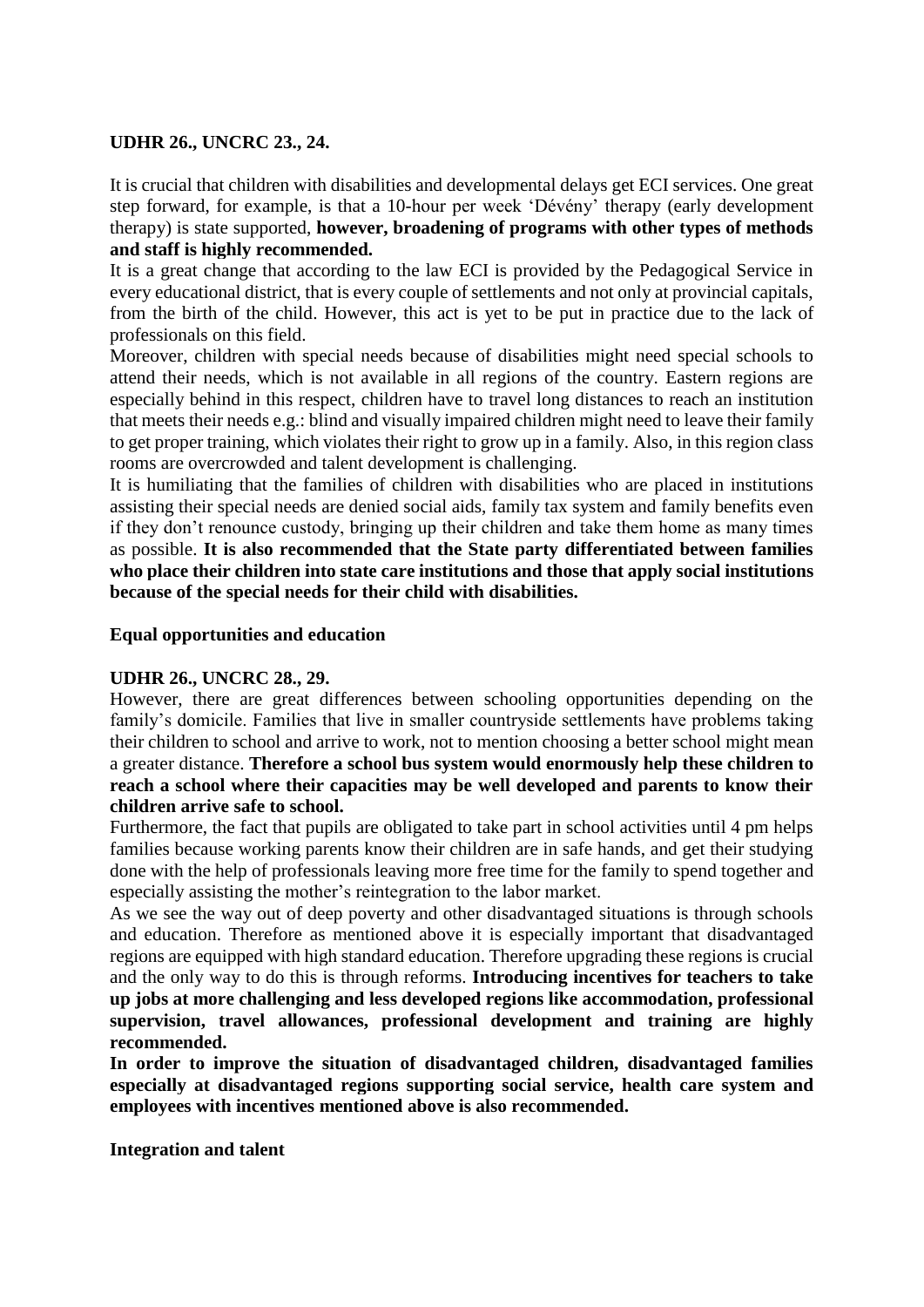*Recommendation 94.96. Aim to eliminate segregated education, which is not based on strict individual assessment, and draft a national strategy for the introduction of an inclusive education.*

## **UDHR 26.**

Although, steps to stop segregation in schools have been taken, their realization very much depends on institutional management decisions. Also, in order to integrate those children with a difficult background, disadvantaged children or children with disabilities need other measures as well. Equal rights to children does not mean equal expectations for children with learning difficulties hence integration. Moreover, in case of integration with individual assessment the interest and right to the best education according to their talents of those pupils who have no learning hardship has to be at heart as well. **This requires different methods, special equipment, extra training for teachers and even more teachers in the classroom to assist all according to their needs.**

Likewise talent development faces problems both in terms of accessibility and economically. That is, we strongly believe that every child has talents and so unfolding and developing them is a duty. **No financial barrier should stand in the way of a child to find what he is really good at.** On the other hand there have been steps taken in this respect eg. Social and Child Protection Directorate-General supports talent competitions, talent camps and set up National Talent Development Center and local 'talent points'. **Numerous civil initiatives have been launched like scholarship programs that the State party should also support.**

## **Justice and children's rights**

*Recommendation 94.103. Persevere in its policy of promotion and protection of the rights of minorities and vulnerable persons.*

# **UNCRC8., 9., 12.**

Steps toward a child friendly justice are very welcome, facilities for child hearing have been set up, with the help of these rooms more procedures can involve hearing of children, which helps to take into consideration their needs and better enforce their rights.

**However, steps must be taken to better represent the right of children to contact both parents after custody has been granted to one of the parents.** Experience has shown that approximately 3 years after such a decision alienation from the other parent as a result of the behavior of the parent with custody rights is hard to avoid.

#### **Gender Equality**

#### **Reconciliation of right to work and family life**

*Recommendation 94.10 – Strengthen its current laws and continue robust implementation of the Equal Treatment Law to ensure equality for women, including with regard employment and educational opportunities*

**CEDAW paragraph 2 of Article 11 - In order to prevent discrimination against women on the grounds of marriage or maternity and to ensure their effective right to work, States Parties shall take appropriate measures to enable parents to combine family obligations**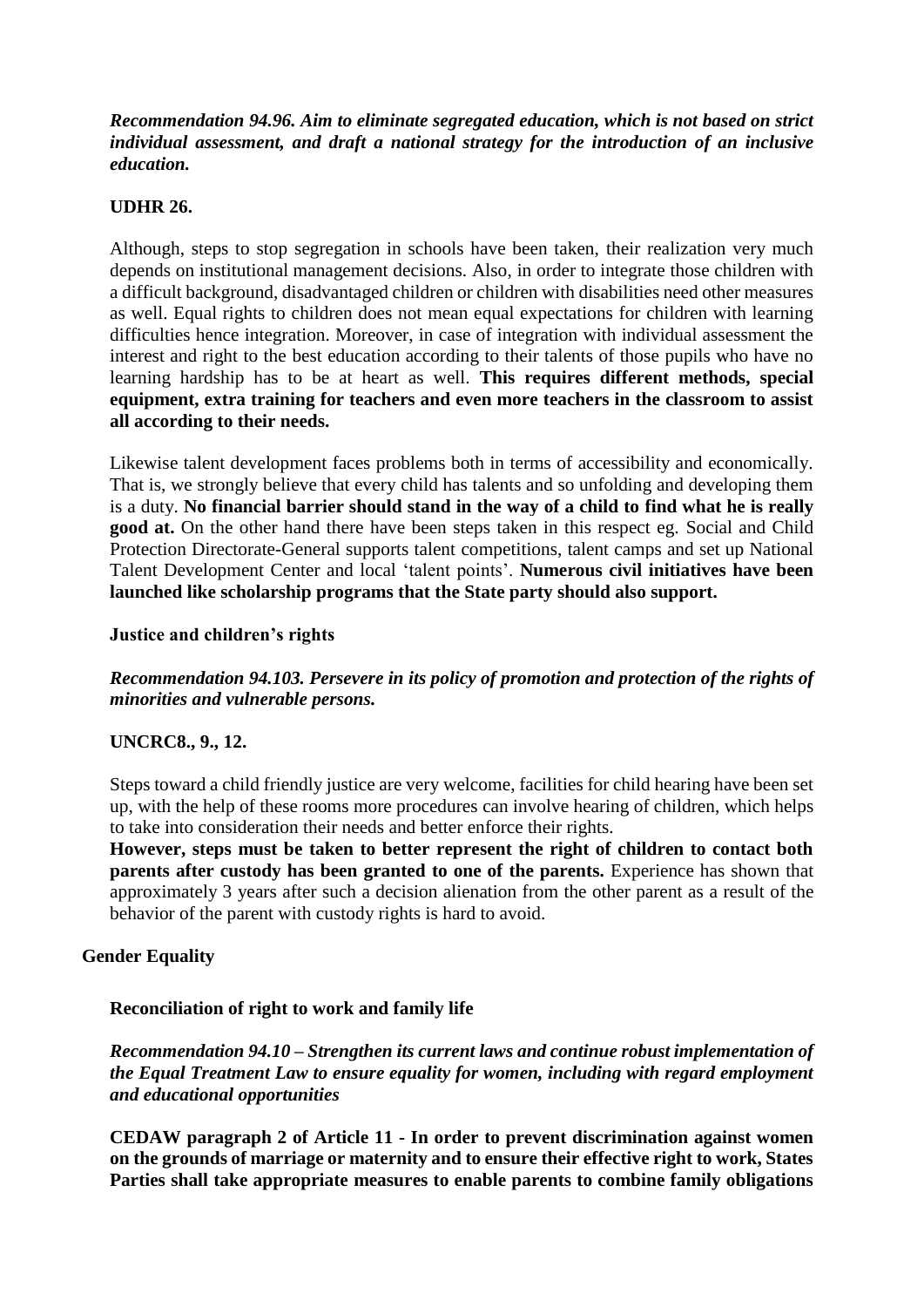# **with work responsibilities and participation in public life, in particular through promoting the establishment and development of a network of child-care facilities;**

In the last four years the Hungarian government made several important steps to improve the employment of women with children under the age of three years and for those having three or more children, and to eliminate the difficulties these families have to face when a new family member arrives. Since 2014 the establishment of "extra" childcare fee (GYED extra) have been providing the possibility for mothers to work after the age of one year of the child without losing the childcare fee, that prevent families from decreasing their living standard. Another significant change in maternity welfare system is that childcare allowance and childcare fee are available for more than one children for the same period. Former legislation forced families to choose after which child they demanded the childcare allowance or fee if both or more children were born within three years. According to the latest statistics, these provisions support the mothers to get back sooner to work and ease the situation of those having two or more small children.

Our organizations welcome the above mentioned changes in maternity and childcare welfare system but have some serious concerns about the equality of their availability in practice. Daycare is a crucial matter for children and mothers both with the question of parenting more children and with carrier opportunities. Whether a woman, or better to say a family opts for either day it is common interest that children day care system must be as good as possible and as easily accessible as possible. Moreover, nurseries and kindergartens are part of the child protection system and so play a crucial role in detecting problems in the family conditions of the child, also a well-developed system helps the integration of disadvantaged children.

However, in Hungary, day care for children under 3 is not widely accessible. There are relatively few nursery places, and their number is especially low in the country. In 2365 settlements, for 58621 children there is no daycare service at all, which is 22% of children under 3. There are great differences between regions in five counties more than 40% of children have no day care facilities at their domicile. In 2013 15% of children under 3 have attended nursery or family day care, which is less than half of Barcelona targets, however, there is a steady growth in this number*.* Central financing of these institutions has been cut and as a consequence institutions have the choice to fee for their services. On the other hand, over crowdedness of nurseries has been solved, but it is still an issue in the case of kindergartens. This is caused by two factors, 'higher attendance of older-than-3 kids in daycare facilities and low financing both infrastructure and human resources (earning around 61% of the national average).

## **For the above reasons we find it crucial to further extend the availability of daycare facilities for children under the age of 3 years both by launching new state establishments and by involving private nurseries supported by the state, especially in rural areas.**

The latest legal regulations on part-time and alternative employment for mothers of children under the age of three years and for those who have three or more children incorporated in Labour Code of 2012 and the Act 199 of 2011 on Civil Servants are welcome, as we are convinced that these provisions enhance the equality of women in the field of employment. The above mentioned legal measures obligate the employer on the request of the mother to employ her in 20 hours a week until the age of three years of her youngest child. Obligatory part-time employment is available for mothers with three or more children until the age of five years of the youngest child.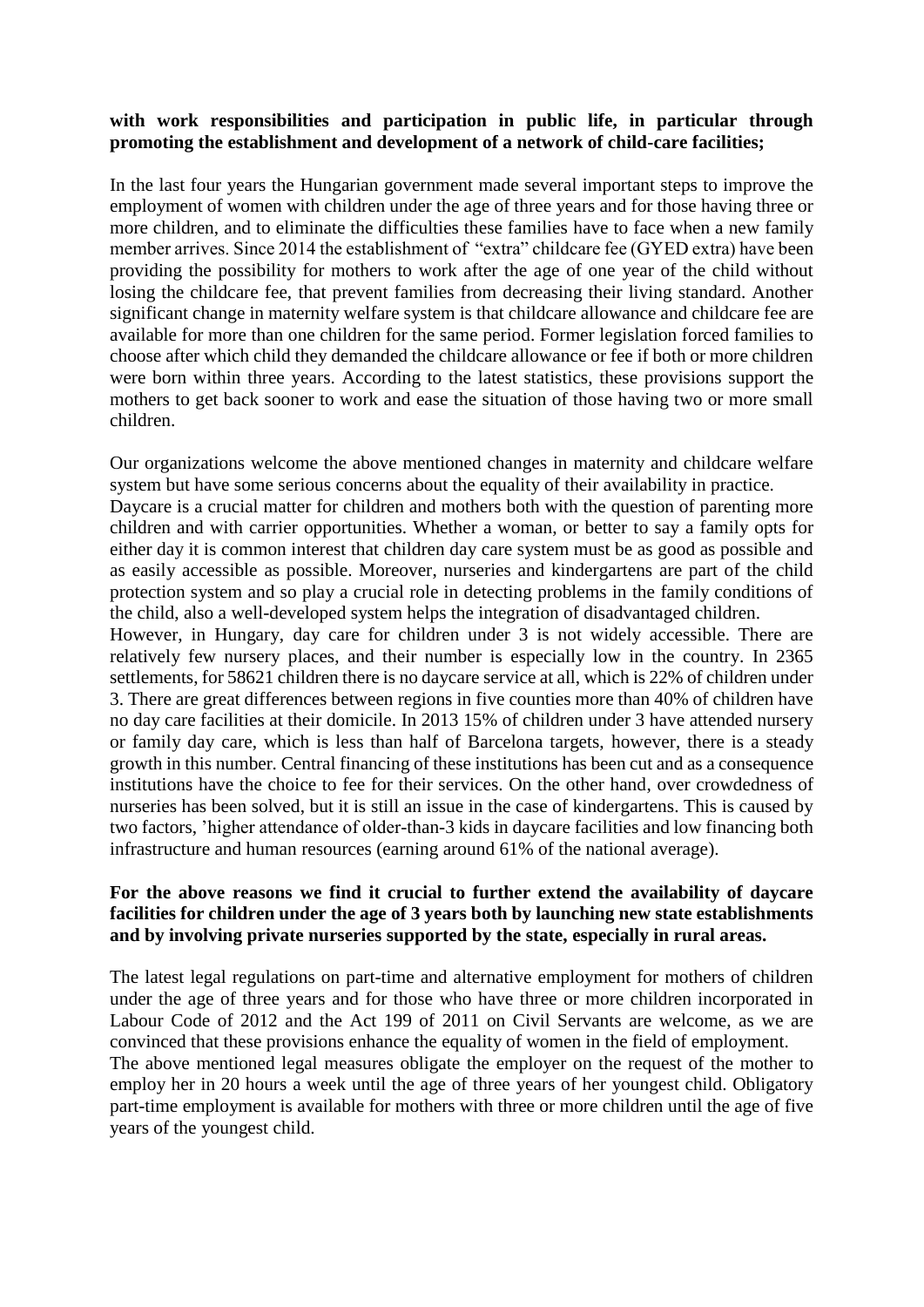However, we are concerned about the adaptation of these provisions. With regard to the information provided by the Hungarian Central Statistical Office the average monthly salary of full time employees was 155.690- HUF (about 520 EUR) in 2014. The level of wages was even lower in rural areas with a lowest sum of 109.000 HUF, which threatens that part-time employment is not a real alternative at the moment.

## **With the aim of fostering the fulfillment of paragraph 2 of Article 11 of CEDAW we recommend to consider the possibility of providing full time employment with a full-time salary but a working time reduction of 2 hours a day for women who have two or more children at least one of whom is under the age of 14.**

There is another serious concern about the practical adaptation of obligatory part-time employment, namely that women are entitled to request it on the basis of maternity only during the maternity leave. Once they have started to work the employer is not obligated to apply parttime employment even if the age limit of the children has not been reached yet.

**In order to eliminate the previously cited inequality we suggest to extend obligatory parttime employment during the total period until the children reach the age limit regardless whether the woman started to work before or not.**

**-**

**CEDAW paragraph 1 Article 11 - States Parties shall take all appropriate measures to eliminate discrimination against women in the field of employment in order to ensure, on a basis of equality of men and women, the same rights, in particular: the right to free choice of profession and employment, the right to promotion, job security and all benefits and conditions of service and the right to receive vocational training and retraining, including apprenticeships, advanced vocational training and recurrent training;**

Women with small children or more than two children often need higher education or multiple professional qualifications to have a chance for getting an employment, as the usual time of childbirth overlaps with the period of college years. On the one hand, the government of Hungary recognized the fact that women had to make a choice between taking a degree or having children and decided to help them in this field by extending extra childcare allowance for women who participate in high education. On the other hand, the professional training with the financial support of the state aiming the enhancement of employment of women is restricted to 30 hours per week during the period of childcare allowance.

## **We find this restriction discriminatory as it worsens the employment position of women involved. We recommend to reconsider the possible ways of broadening the availability of extra childcare fee for all women who take part in any kind of education or training during the period of child caring irrespective of the form or duration of the training.**

In 2014, Hungary extended the availability of student loans from 35 to 40 years which resulted in a significant increase in the number of those who apply for them. Nevertheless, women who have three or more children often need to continue their studies or improve their professional skills after the years they spent with nursing their children.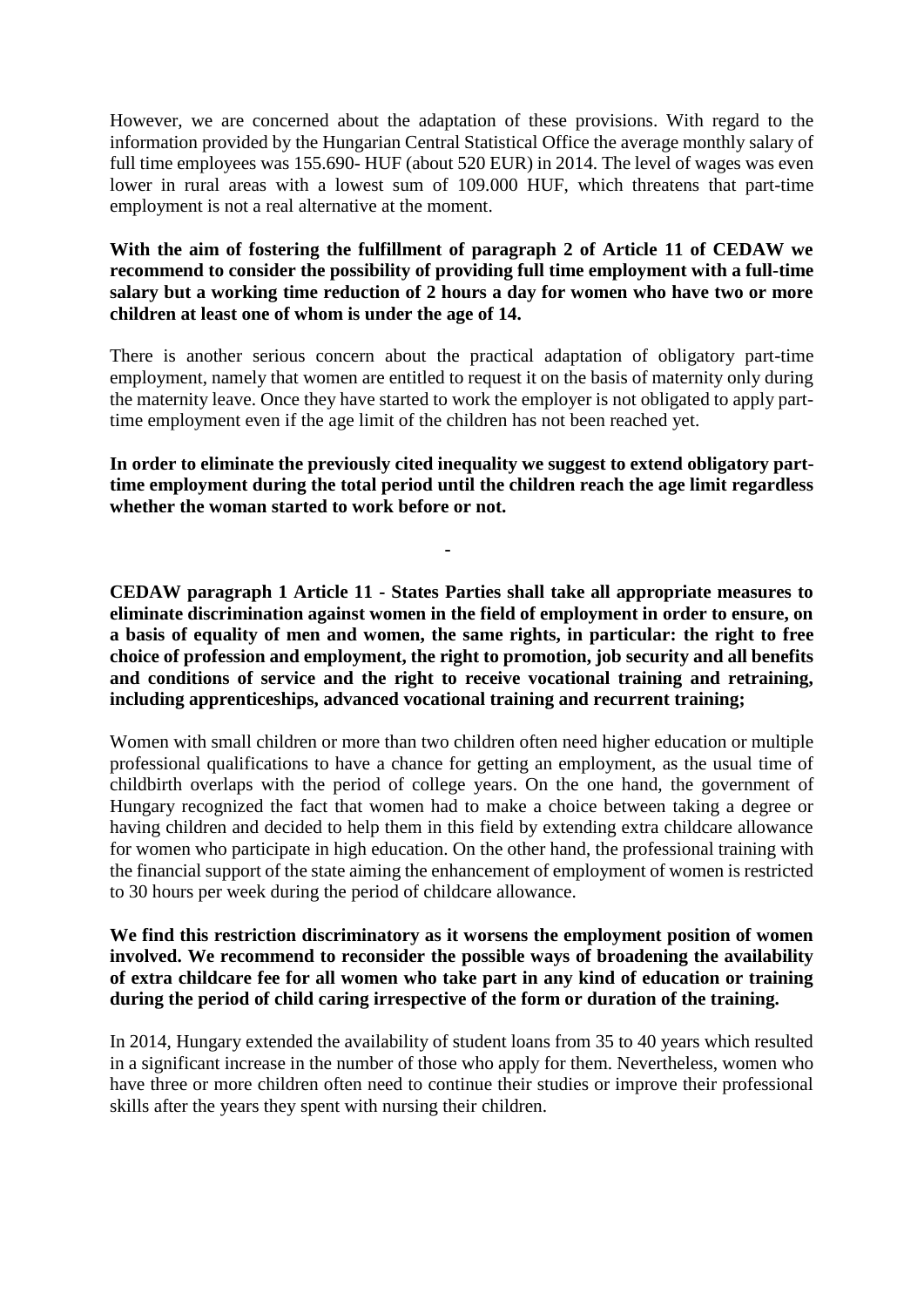**As the time of giving birth to the first child extended to the late twenties or early thirties the age limit often makes student loan unavailable for them, and strengthens inequalities in education and employment among women, so that we deem it necessary to abolish the age limit of student loan for women who have three or more children.**

# 2. **Invisible work - right to welfare and retirement benefits**

*Recommendation 94.42 – Take steps to bring about a change in attitudes with a view to eliminating deep-rooted stereotypes regarding the roles and responsibilities of women and men in family and in society, which are reflected in women's educational choice, their situation in the labour market and their under-representation in political and public life and decision-making positions*

The term invisible work, in our view, covers that unpaid work which is indispensable for the maintaining of family life and which has an appreciable social benefit. The term incorporates a huge scale of activities from taking care for disabled family members, through nursing children to supporting old parents or other family members. The only joint segments of these activities are that they usually remain without adequate offset from the part of the community or the state, and that most of them are performed by women. The appreciation of invisible work is a core element of the abrogation of gender inequality.

Hungary applies family tax system for personal income tax to eliminate the financial hinders of large families.

HUF 62 500 per child may be applied as family tax base credit for up to two children while HUF 206 250 per child may be applied in the case of three or more children.

16 percent of the family tax credit not considered in personal income tax may also be deducted from personal health insurance and pension contribution (family contribution credit). The tax credit must be applied first from the personal health insurance contribution deductible from the gross salary. If any unused tax credit remains, it may be deducted from personal pension contribution. Family taxing has great benefits for families who have children under the age of 18 or the age of 20 and the child or children take part in secondary or elementary education. At the same time, the family tax credit is not available after the children who are taking part in higher education – even if they are only 18 years old, and after other dependants. (eg. Disabled or permanently sick family members)

**With the aim of ensuring the adequate appreciation of the invisible work performed in family life we recommend the review of the family tax system with special regard to the possibility of the extension of family tax credit to other dependants besides children under the age of 18 years.**

The year 2012 brought a remarkable change in the issue of the attitudes to family life, as paid extra childcare leave was made available for both parents by the provisions of the Labour Code and the Act 199 of 2011 on Civil Servants. Former legislation provided extra childcare leave only for one of the parents.

Recognizing the importance of this provisions we still feel concerned. The measure of paid extra leave depends on the number of children under the age of 16 years and is limited in 7 days a year for those parents who have three or more children. In our opinion parents who have four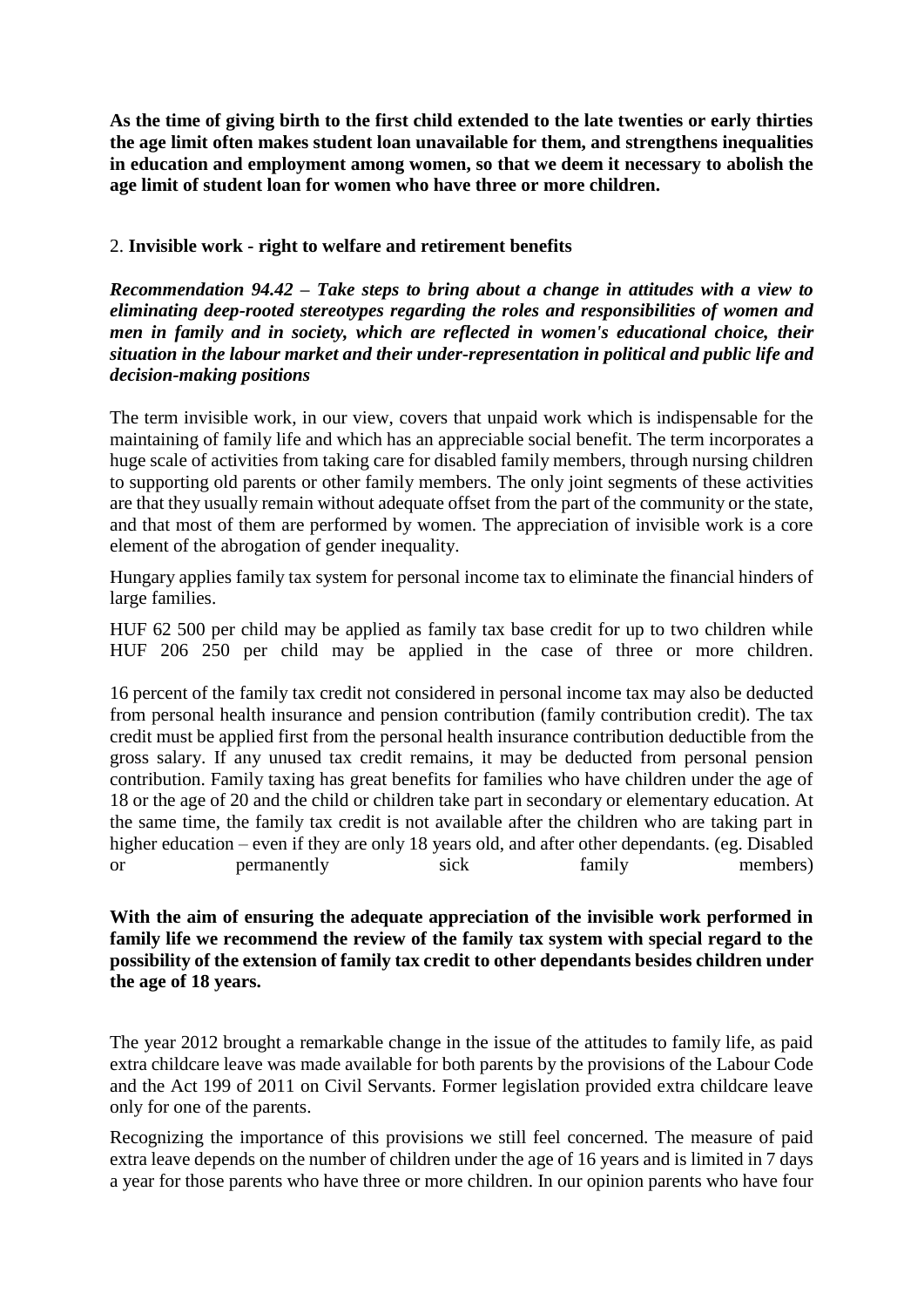or more children are in an unequal situation because of this limit. **For that reason we recommend to examine the possibility of the extension of paid extra leave in a way where each child is taken into consideration.**

**-**

**CEDAW paragraph 1 of Article 11 - States Parties shall take all appropriate measures to eliminate discrimination against women in the field of employment in order to ensure, on a basis of equality of men and women, the same rights, in particular: the right to social security, particularly in cases of retirement, unemployment, sickness, invalidity and old age and other incapacity to work, as well as the right to paid leave.**

Our organizations welcome the establishment of a special retirement program for women the so called . Women 40" which entitles women for retirement after a 40-year eligibility period regardless if they reach the retirement age limit by then.

Recognizing the outstanding importance of taking the time of childcare into consideration at the calculation of the eligibility period we still feel concerned as childcare years do not count in their entirety. A maximum of eight years can be taken into account up to four children and limit is 15 years for those who have at least 11 children. In our view, this system makes early retirement unavailable for women who have five or more children since it is almost impossible to spend  $25 - 31$  years in paid work before the age limit of regular retirement if a mother has five or more children. In addition, mothers can take two years into consideration after each child if they do not have more than four children, but only one year from the fifth child.

**In order to ensure equal rights and conditions of retirement for women who have five or more children we recommend to reconsider the possibility of taking each children into account on an equal basis.**

**-**

#### 3. **Human rights in childbirth**

#### **CEDAW paragraph 2 of Article 12**

# **States Parties shall ensure to women appropriate services in connection with pregnancy, confinement and the post-natal period, granting free services where necessary, as well as adequate nutrition during pregnancy and lactation.**

Birth care is a health and social service provided specifically for women, so that any mistreatment in this field involves discrimination against women. It is welcome that the Government of Hungary elaborated the legal framework of home birth and supported the right to choice of women, nevertheless, it is unfortunate that Hungarian women face a high rate of ineffective, unnecessary or inadequate routines and unnecessary separation of their newborns in birth and postpartum care. The rate of Cesarean-sections is over 30 per cent in Hungary according to 2012 data. These routines abuse the rights of women for equal treatment and in some cases their inalienable right to human dignity. World Health Organization developed recommendations in the care of normal childbirth in 1985 (Forteleza Declaration) and renewed its manual in 1999, the adaptation and application of which would highly improve the situation of women in birth care.